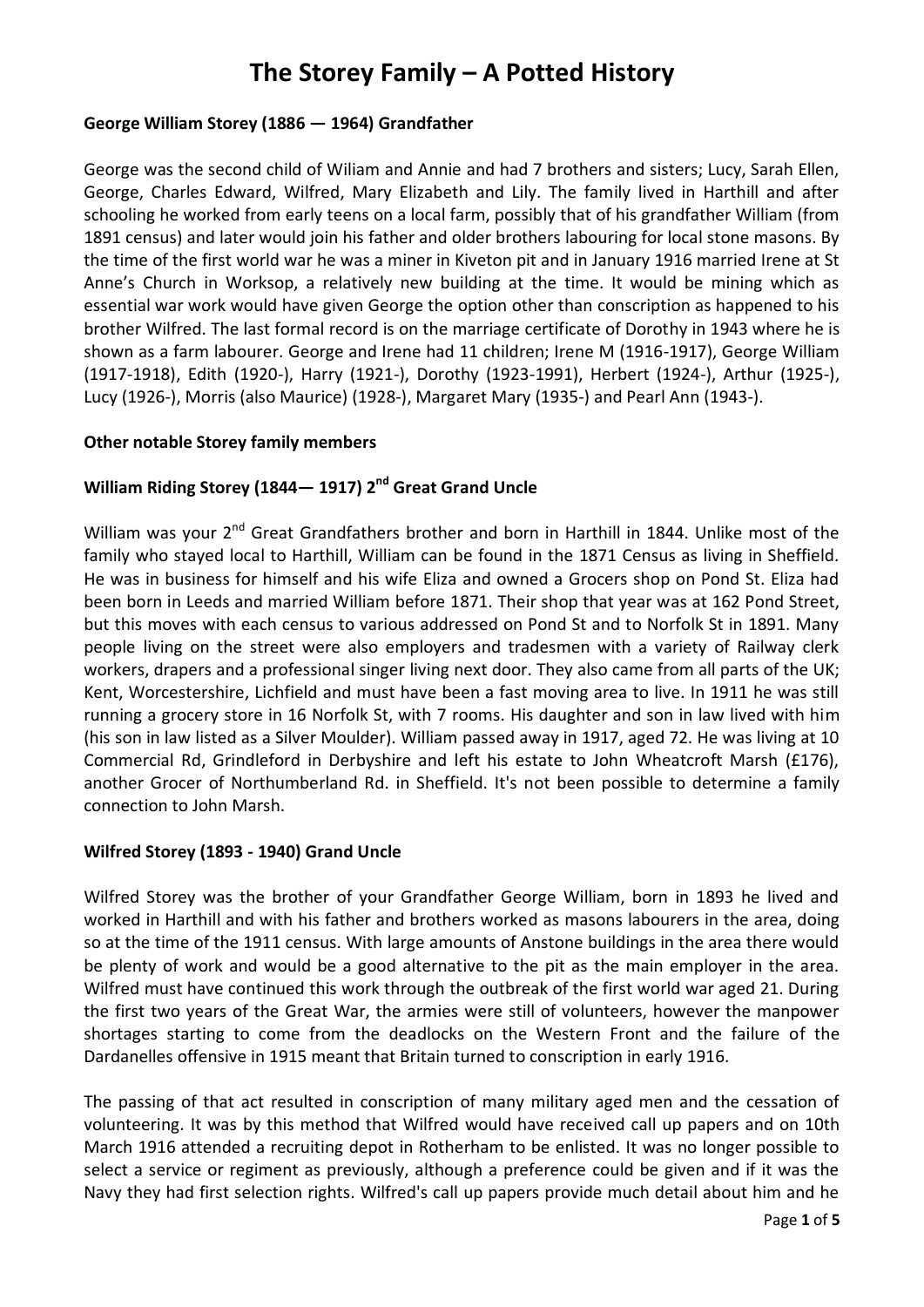expressed a preference for joining the Royal Field Artillery. His wish was not granted and Wilfred as assigned to the 2/5 Battalion, York and Lancaster Regiment (Territorial Force). These were no longer a Territorial Force proper and a were part of the regular army. His Regimental Number was 4587.

His details are as follows:

Enrolment Papers (Pontefract Area — 65th Region) Name: Wilfred Storey Address: Chapel Yard, Harthill Age: 23 years and 4 months Occupation: Painter Unmarried. Enrolled 10-Mar-1916 at Rotherham

Descriptive Report on Enrolment

Next of Kin: Father, William Storey of Chapel Yard, Harthill. Height: 5' 7 5/8" Chest: 38" on full expansion.

His Military Record Sheet states his service but is heavily faded. It clearly shows he returned home on 20-Dec-1917 and had been in theatre (by his regiment on the Western Front) until the 19th December. This sheet also states he was entitled to the British War Medal and Victory Medal.

It states that he received serious wounds to the legs and ankles on the 27th November 1917, so we could expect that he had been hospitalised in France up to the 19th December while his condition was stabilised.

Additional forms on file are:

**Army Form 35112:** Receipt for medals, to which he signed for7th January 1922.

**A telegram**, very faded, possibly from the time he was wounded. States 27 words; Handed in at 0755 Attestive York....

... 29th November formerly seriously wounded now241783 Pvt W Storey 2/5 Yorks and Lancs

**Transfer Docket:** To the Registrar of the War Hospital Huddersfield, 30/Jun/1918: 241783 Pte W Storey is transferred from this hospital to: Pavilion Brighton, 18-Jun-1918

**Army Form W3456 — and Army Form W3972a Discharge:** Discharged 29-Mar-1919. To Harthill Sheffield, signed by W Storey.

**Ministry of Pensions Form:** Stating that Wilfred was discharged from the Depot of the York's and Lanc's regiment, aged 26 and single to his home in Harthill. He is listed as having serious gunshot wounds to the right thigh, he was listed as 100% disabled with improvement to 80% disability over his period in hospital. He was discharged on pension of 27/6 from 22/Jan/1919 to 22/- from 30/Jul/1919, which would be further reviewed in 26 weeks.

### **Army Form 3977a — Brought Before invaliding Panel**

Unreadable but transferred to Queen Marys Convalescent Hospital.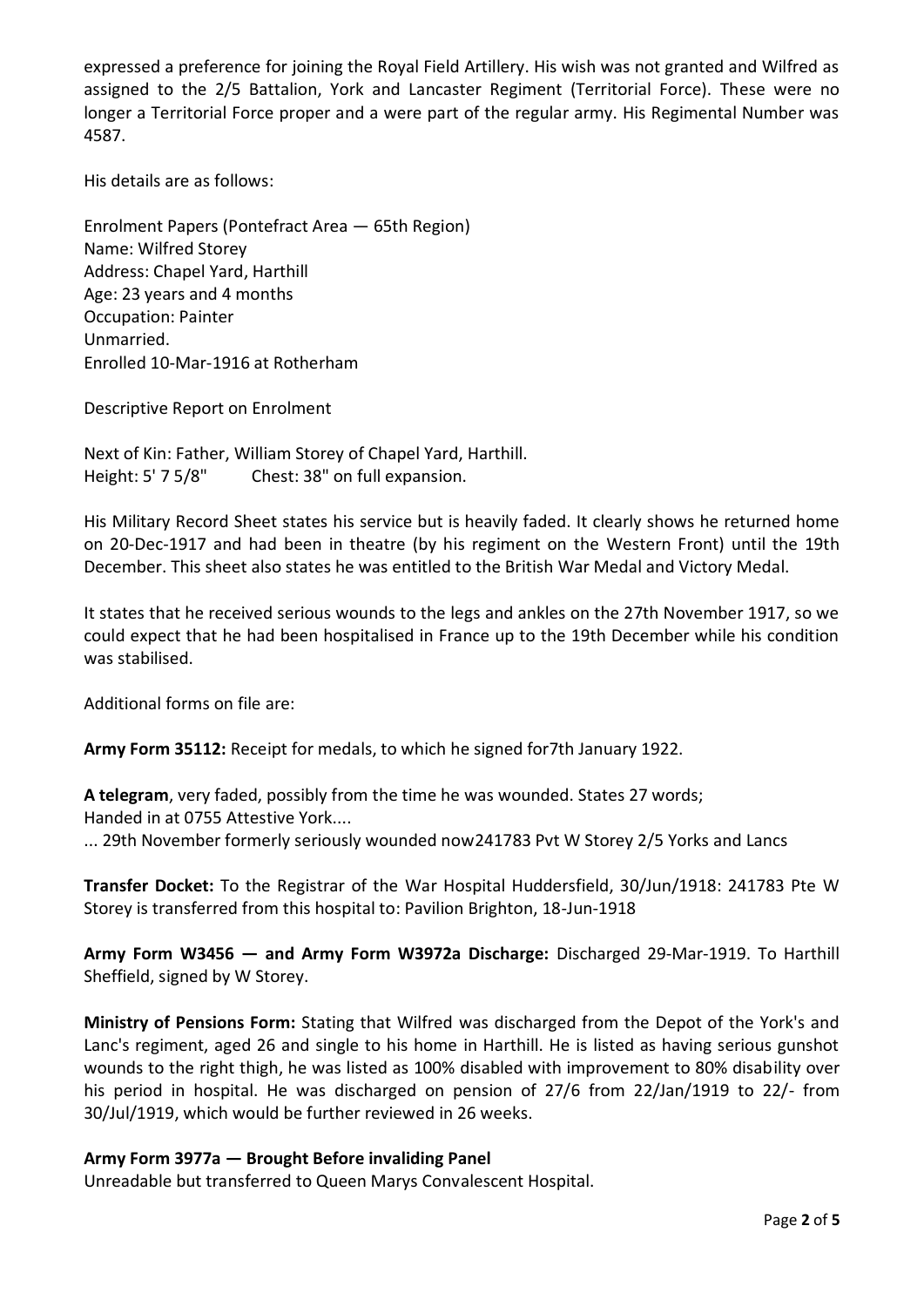## **Transfer form to Pavilion Hospital Brighton**

Arrival with another solider on 23.11.1918

## **Admission to queen Marys Convalescent Hospital**

States Pte W Storey was admitted on 25 November 1918, to the hospital at Roehampton. Printed text on the form states "After these men have been fitted with artificial limbs, they will appear before a final Invaliding Board for the purpose of discharge from the service.

Written notice on unknown form, possibly medial record sheet: **No. 241783, Storey Wilfred**. *Seriously iII: P94414, OC Gen. lnf. Roehampton 28/11/17*

*Formerly seriously ill, now Dangerously Ill, OC Gen. lnf. Roehampton .*

This form continues to describe the same, continued serious illness due to a gunshot wound(s). They appear as daily updates written in doctor's shorthand before eventual transfer to the hospital at Brighton Pavilion.

#### **Form for Issuance of War Badge (to prove service)**

Issued to W Storey and to be worn on right breast, signed received by W Storey, Church View Harthill 10 Feb 1921, number 514008.

#### **Service Record Sheet:**

| Home 10.3.1916   | 13.1.1917             | (310 days)           |
|------------------|-----------------------|----------------------|
| France 14.1.1917 | 19.12.1917 (340 days) |                      |
| Home 20.12.1917  | 23.1.1919             | (1 year and 35 days) |

This collection of papers gives insight into Wilfred's time in the British Army of the Great War. Being recruited he was assigned to a local Regiment the York's and Lanc's, to the 2/5 Battalion. They spent the first year training in England. The Regiment raised 22 Battalions in total during the course of World War 1 and recruited approximately 57,000 men during these years, 72 out of every 100 men were either wounded or killed. The Regiment was awarded 59 battle honours including 1,190 gallantry awards four of which were Victoria Crosses. 8,814 men of this Regiment died during the course of the war. The following is a brief of the Battalion history from the regimental website:

2/4th 2/5th Battalion Territorial Force

- 21.09.1914 The 2/4th Formed at Sheffield and the 2/5th formed at Rotherham on 03.10.1914.
- Mar 1915 Both moved to Bulwell, Nottingham to join the 187th Brigade of the 62nd Division.
- April 1915 Moved to Strensall, then Beverley, Gateshead, Larkhill, and Bungay.
- Jan 1917 Mobilised for war and landed at Havre and engaged in various actions on the Western Front including;

### **During 1917**

The Operations on the Ancre, The German retreat to the Hindenburg Line, The Arras offensive, The actions on the Hindenburg Line, The Cambrai Operations.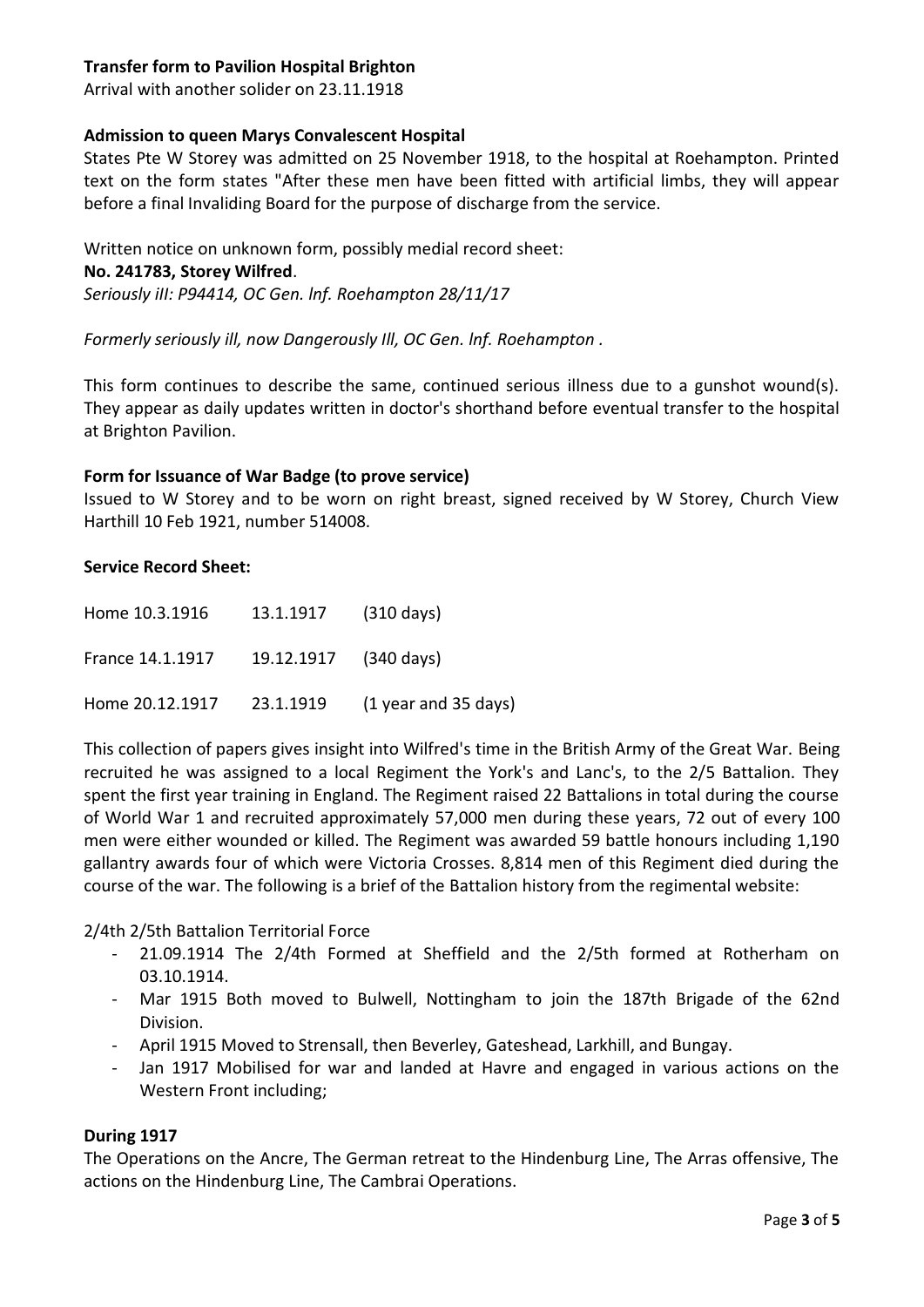## **During 1918**

The Battle of Bapaume, The First Battle of Arras 1918, The Battles of the Marne 1918, The Scarpe, The Battle of the Drocourt-Queant Line, The Battle of Havrincourt, The Battle of the Canal du Nord, The Battle of the Selle, The capture of Solesmes, The Battle of the Sambre.

11.11.1918 Ended the war in France, Sous-le-Bois near Maubeuge.

As we can see, a full year of training ensued before being sent to France. In being with the Battalion all this time Wilfred would most likely have seen action in all of the battles listed in 1917. The unfortunate end to his war came at the Battle of Cambrai. The battle ran from 20-November to 30- December 1911.7, Wilfred was part of 3rd Army under Gen. Byng in 62nd (West Riding) Division. They were in the centre left of the line next to the 515' (Highland) Division. The attack involved a large element of tanks (not the first major tank offensive, but one of the largest by the British to this time) and was the start of the new form of warfare which would eventually break the trench deadlock. Some 437 tanks were lined up for the offensive. The fighting was intense but the casualty rate much less than that at Passchendaele using the newer tactics, however from the dates above Wilfred would have been seriously wounded on one of 62nd Divisions assaults, although it would be hard to establish if this was in the early days of the attack from 20th November allowing time for his repatriation to the UK war hospital at Roehampton, or when the 62nd was fighting through to the 27th November in the last push of the offensive.

The battle was an attempt to break the German Hindenburg line on the Western front using massed artillery and tanks, but using new techniques to coordinate them and using a barrage which didn't rely on pre-registering the guns by firing which effectively gave away the imminent attack. This would use new sound ranging techniques along with new shell fuses and tanks clearing the way for the troops to follow behind. The attack was launched at 6:00am on the 20th November with 1003 guns targeting a creeping barrage 300yds ahead of the men. Initially strong gains on the first day slowed, but repeated attacks continued with the last on the 27th by the 62nd Division itself. This culminated in an 7x6 mile salient in the German line, where the men dug in and the following day were hit by 16,000 shells in the German counter-attack.

Clearly Wilfred had been very seriously injured and spent over a year in hospitals at Roehampton, Huddersfield and the converted Brighton Pavilion. During World War One the Royal Pavilion estate was used as a military hospital for wounded soldiers. Between December 1914 and January 1916 it was solely used for Indian Corps soldiers who had been wounded on the Western Front. The Pavilion, Dome and Corn Exchange housed a total of 724 beds. By 1916, over 4,000 Indians and Gnurkha's had been treated there. The Royal Pavilion was one of three Indian hospitals in Brighton: the York Place schools were converted into a hospital for the more heavily wounded troops, while the Elm Grove workhouse was renamed the Kitchener Hospital and treated lighter casualties. Although the Kitchener was the largest, holding 2,000 beds, the Royal Pavilion became the most famous.

The medial sheets and discharge papers suggest he lost one leg at least to be replaced by an artificial limb which would have left him in a difficult position with work, especially where his early jobs before the war had been in active manual labour working for masons and painting.

Wilfred died in 1940, aged 47. Ellis (Maternal Line, Second Generation Back) Name of First Person in Line: Henry Ellis [1871 — 1951] Relationship to William Melbourne: Grandmother